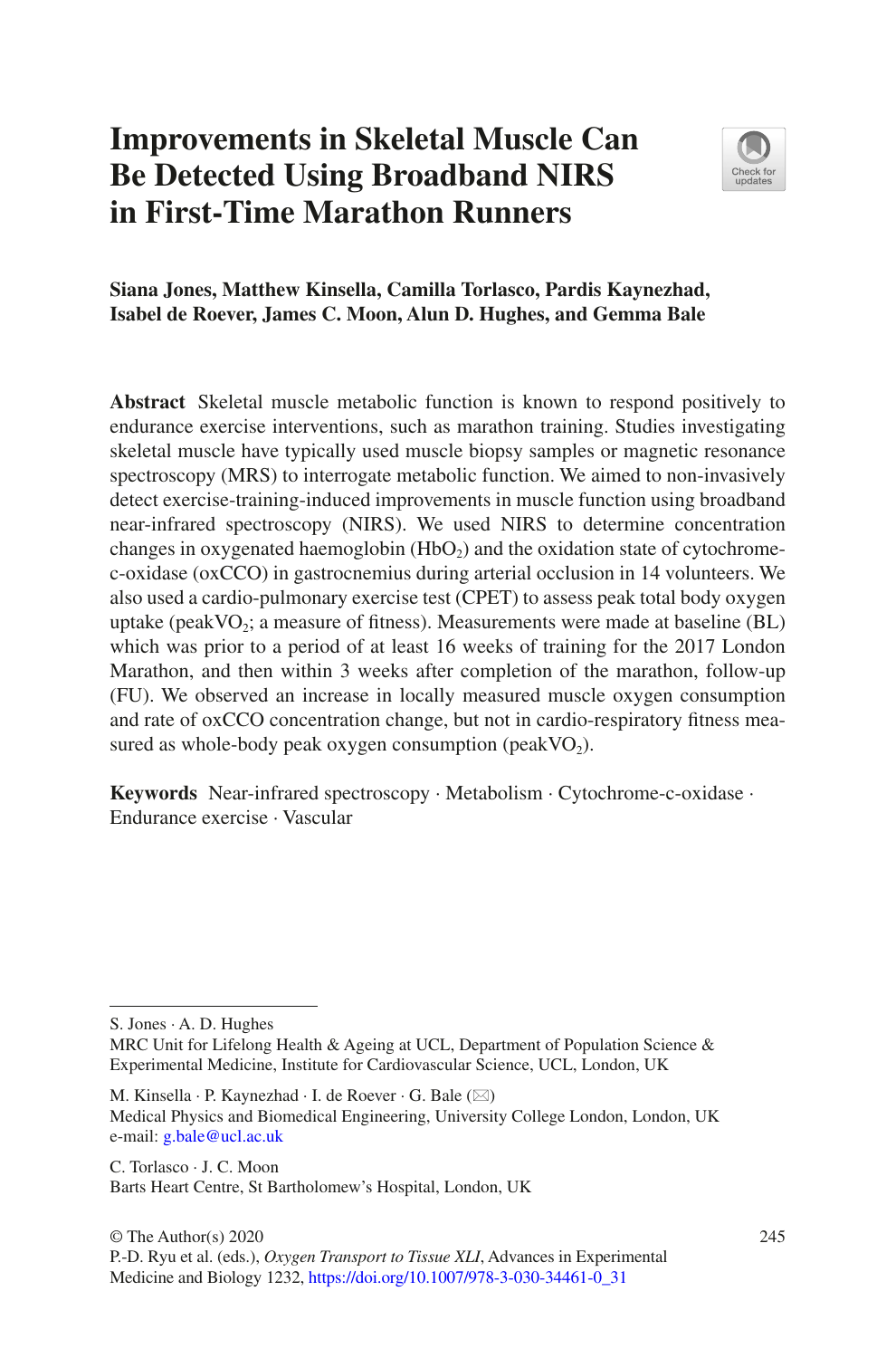# **1 Introduction**

Skeletal muscle metabolic function is typically interrogated via muscle biopsy or magnetic resonance spectroscopy (MRS). While these techniques have the capacity to phenotype muscle in detail, they are not always appropriate, or available, in research and clinical environments. There is a need to develop skeletal muscle assessment tools which are non-invasive, widely available and sensitive enough to detect changes in function in response to intervention.

Continuous wave NIRS devices, applying 2–4 wavelengths of near-infrared light, have previously been used to measure local muscle oxygen consumption, which is represented by the rate of change in oxygenated haemoglobin/myoglobin  $(HbO<sub>2</sub>)$ during an arterial occlusion [[1](#page-5-0)]. Broadband NIRS can additionally monitor metabolism via the oxidation state of cytochrome-c-oxidase (oxCCO), from redox-dependent spectral changes in its copper A centre  $(Cu<sub>A</sub>)$  [\[2](#page-5-1)]. Changes in oxCCO in skeletal muscle during arterial occlusions have not been fully examined previously.

Skeletal muscle metabolic function is known to respond positively to endurance exercise interventions. Evidence that has been gathered by measuring increases in the overall concentration of mitochondrial enzymes in biopsy samples, shows that exercise training stimulates mitochondrial growth, oxidative capacity, and capacity for syntheses of glycogen and lipid [[3,](#page-5-2) [4\]](#page-5-3).

In this study we use a miniature broadband NIRS system, called mini-CYRIL [[5\]](#page-5-4), to assess the effect of marathon training on muscle haemodynamic and metabolic functions at rest and after exercise.

#### **2 Methods**

Participants were healthy, non-athletic adults (>30 years old) enrolled in a study investigating cardiac adaptations to at least 16 weeks of endurance training for their first marathon. All procedures were in accordance with the Declaration of Helsinki; all participants gave written informed consent and the study was approved by the London Queen Square National Research Ethics Service Committee (15/LO/0086).

Before commencing training (baseline; BL), participants underwent measurements of HbO<sub>2</sub>, deoxy-haemoglobin (HHb) and oxCCO concentration changes in the lateral gastrocnemius using an in-house built laboratory broadband NIRS device (mini-CYRIL) [\[5](#page-5-4)]. Two 3-minute arterial occlusions were applied proximal to the measurement site using a leg cuff inflated to supra-systolic pressure. The first occlusion was carried out at rest; the second, following a maximal exertion exercise test.

Height and weight were measured using a stadiometer and scales (BC-418, Tanita, USA), respectively. Adipose tissue thickness (ATT) was measured by ultrasound at the NIRS measurement site. Cardio-respiratory fitness was measured using a maximal cardio-pulmonary exercise test (CPET) carried out on a supine cycle ergometer (Ergoselect1200, Ergoline, Germany) to determine peak oxygen consumption (peak  $VO<sub>2</sub>$ ) by analysis of expired gases (Quark CPET, Cosmed, Italy).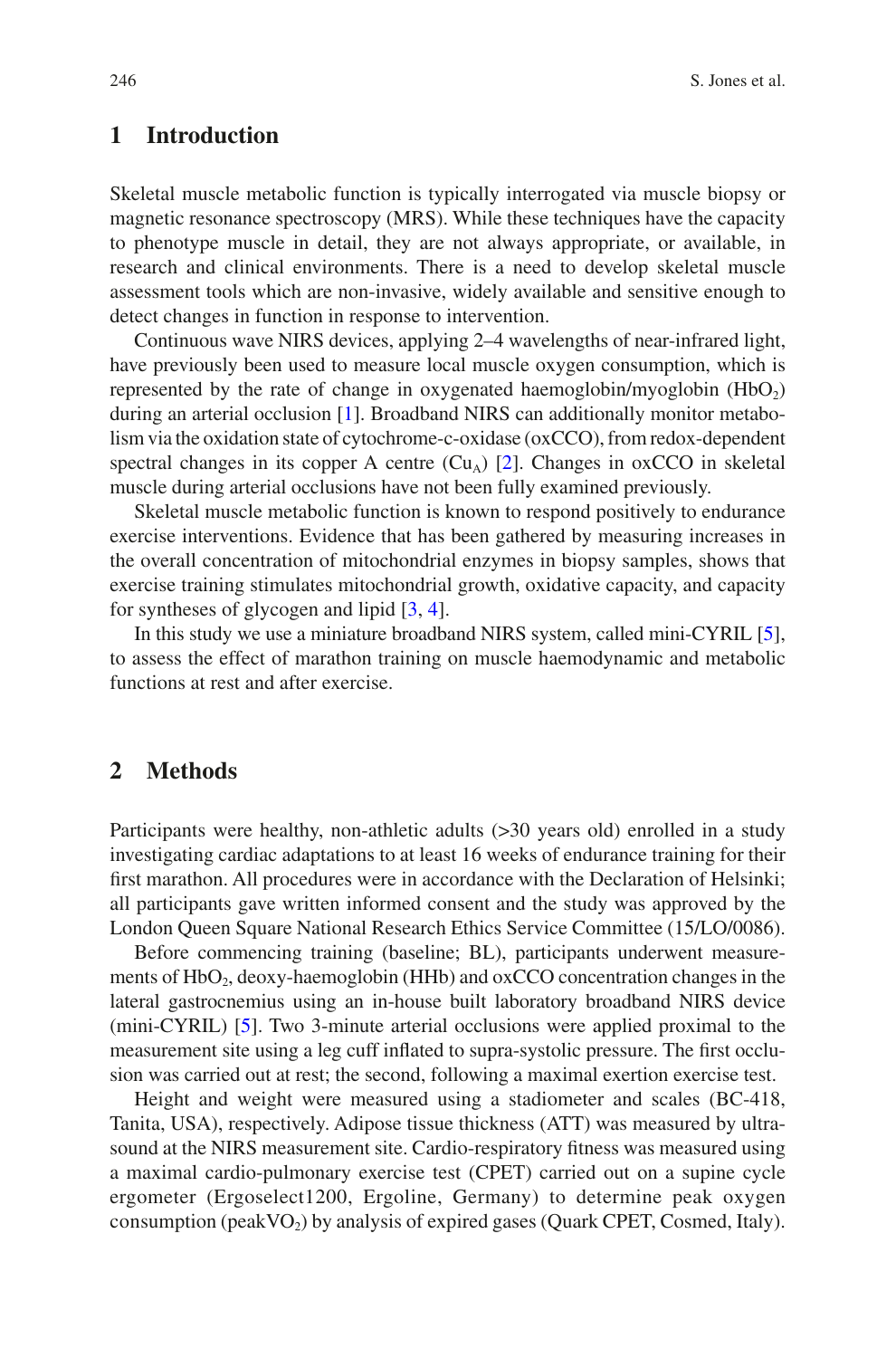All measurements were repeated within 3 weeks of participants completing the 2017 London marathon (follow-up; FU).

Data analysis was carried out in MATLAB 2015b (Mathworks, USA). NIRS spectral data were assessed for adequate signal to noise (SNR) and resolved concentration changes were assessed for cross-talk using residual analysis [\[2](#page-5-1)]. Data sets with poor signal to noise or evidence of cross-talk were excluded from further analysis. Concentration changes were determined from the mini-CYRIL spectral data using the modified Beer-Lambert law [\[2](#page-5-1)] with a differential pathlength factor of 5.51 [\[6](#page-5-5)] that was corrected for the wavelength dependency of the pathlength [\[7](#page-6-0)]. To check that the occlusion period did not induce changes in the optical pathlength, a dynamic measured pathlength was calculated for a sub-set of data sets using the second differential of water spectral peaks [[8\]](#page-6-1).

Linear fitting was applied to the  $HbO<sub>2</sub>$  and  $\alpha$   $\alpha$  CCO signals during the occlusion periods to determine their rate of change. These represent local muscle oxygen consumption. While the  $HbO<sub>2</sub>$  signal captures changes in haemoglobin/myoglobin -bound oxygen in capillaries, small blood vessels and skeletal myocytes, oxCCO represents changes in mitochondrial oxygen availability. Statistical analysis was performed in STATA15 (StataCorp LLC, USA). Participant characteristics are presented as n (%) if data are categorical and mean  $\pm$  standard deviation is normally distributed. NIRS data are presented as median (interquartile range; IQR). Differences in mean and median values were determined using a paired Student's t-test or signed-rank test, respectively. The level of significance was set at  $p < 0.05$ . The rate of change of each NIRS signal was compared before/after exercise and before/after marathon training.

#### **3 Results**

Complete data sets at both BL and FU were collected from 14 participants. An example NIRS trace is shown in Fig. [1.](#page-3-0) Participant characteristics and cardio-respiratory fitness at BL and FU are shown in Table [1](#page-3-1). Overall, there were no discernable changes in weight or peak  $VO<sub>2</sub>$  after marathon training.

The group median for rate of change in  $HbO<sub>2</sub>$  during occlusions at rest was more negative (higher consumption) after marathon training (BL median (IQR): −0.027 (−0.025, −0.035) μM/s versus FU: −0.041 (−0.032, −0.046) μM/s, p = 0.004; Fig. [2,](#page-4-0) top left). This was also the case for rate of change measured directly after the CPET (post-exercise) (BL: −0.037 (−0.028, −0.040) μM/s versus FU: −0.047 (−0.061, −0.036) μM/s, p = 0.04; Fig. [2](#page-4-0), bottom left).

The group median for rate of change in oxCCO during occlusions at rest was more negative (higher rate of concentration change) after marathon training (B: −0.0012 (−0.0025, 0.0032) μM/s versus FU: −0.0037 (−0.0050, −0.0022) μM/s,  $p = 0.02$ ; Fig. [2,](#page-4-0) top right). This was also the case for rates of change measured directly after the CPET (post-exercise) (BL:  $-0.0014$  ( $-0.0057$ , 0.0049)  $\mu$ M/s versus FU: −0.0060 (−0.014, −0.002) μM/s, p = 0.04; Fig. [2,](#page-4-0) bottom right).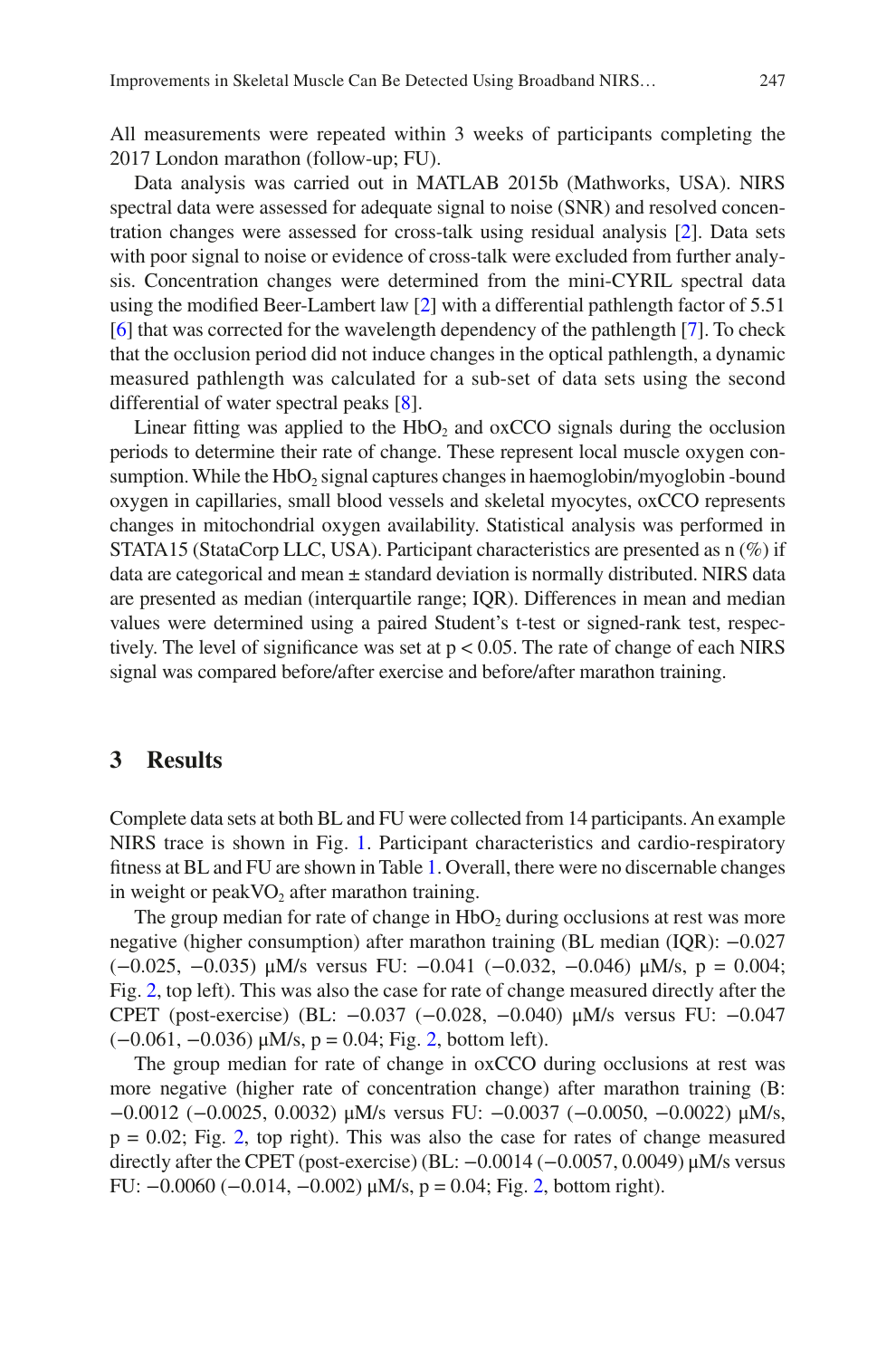1500

Time (s) **Fig. 1** Example NIRS data at FU during occlusions (grey) pre- and post-CPET (between black lines). Rate of change during occlusions- HbO<sub>2</sub>:  $-0.04$  and  $- 0.07$   $\mu$ M/s, oxCCO:  $-0.005$  and  $- 0.014$   $\mu$ M/s

1000

500

CPET

<span id="page-3-1"></span>Table 1 Group characteristics of participants at baseline and follow-up. Data are mean  $\pm$  standard deviation

|                         | <b>Baseline</b> | Follow Up       | p-value                  |
|-------------------------|-----------------|-----------------|--------------------------|
| Male $n$ (%)            | 6(43%)          | -               |                          |
| Age (years)             | $43.4 \pm .6$   | -               | $\overline{\phantom{a}}$ |
| Height (cm)             | $175.4 \pm 8.7$ | -               | -                        |
| Weight (kg)             | $76.2 \pm 16.7$ | $75.2 \pm 16.8$ | 0.18                     |
| $ATT$ (mm)              | $7.3 \pm 1.9$   | $6.6 \pm 2.1$   | 0.07                     |
| Peak $VO_2$ (ml/min/kg) | $31.5 \pm 5.7$  | $31.0 \pm 4.9$  | 0.41                     |

#### **4 Discussion**

We describe the novel application of broadband NIRS to measure changes in oxCCO and  $HbO<sub>2</sub>$  during arterial occlusions to estimate oxygen consumption in skeletal muscle. We found that, in middle-aged adults, endurance exercise training was associated with an increase in estimates of local muscle oxygen consumption in the absence of a detectable change in whole-body cardio-respiratory fitness (peakVO<sub>2</sub>).

At rest, arterial occlusions induced a more rapid decline in  $HbO<sub>2</sub>$  after the period of endurance training (FU resting; Fig. [2,](#page-4-0) top left). A similar pattern was also seen during arterial occlusions made directly following a period of acute intense exercise (FU post-exercise; Fig. [2](#page-4-0), bottom left), a finding that is in line with a previously described effect of marathon training on skeletal muscle oxygen consumption [[9\]](#page-6-2).

<span id="page-3-0"></span>

10

Concentration change (µM)

 $-10$ 

 $-15$ <sub>0</sub>

 $-HbO<sub>2</sub>$ 

- HH<sub>b</sub>  $\overline{\text{oxCCO}}$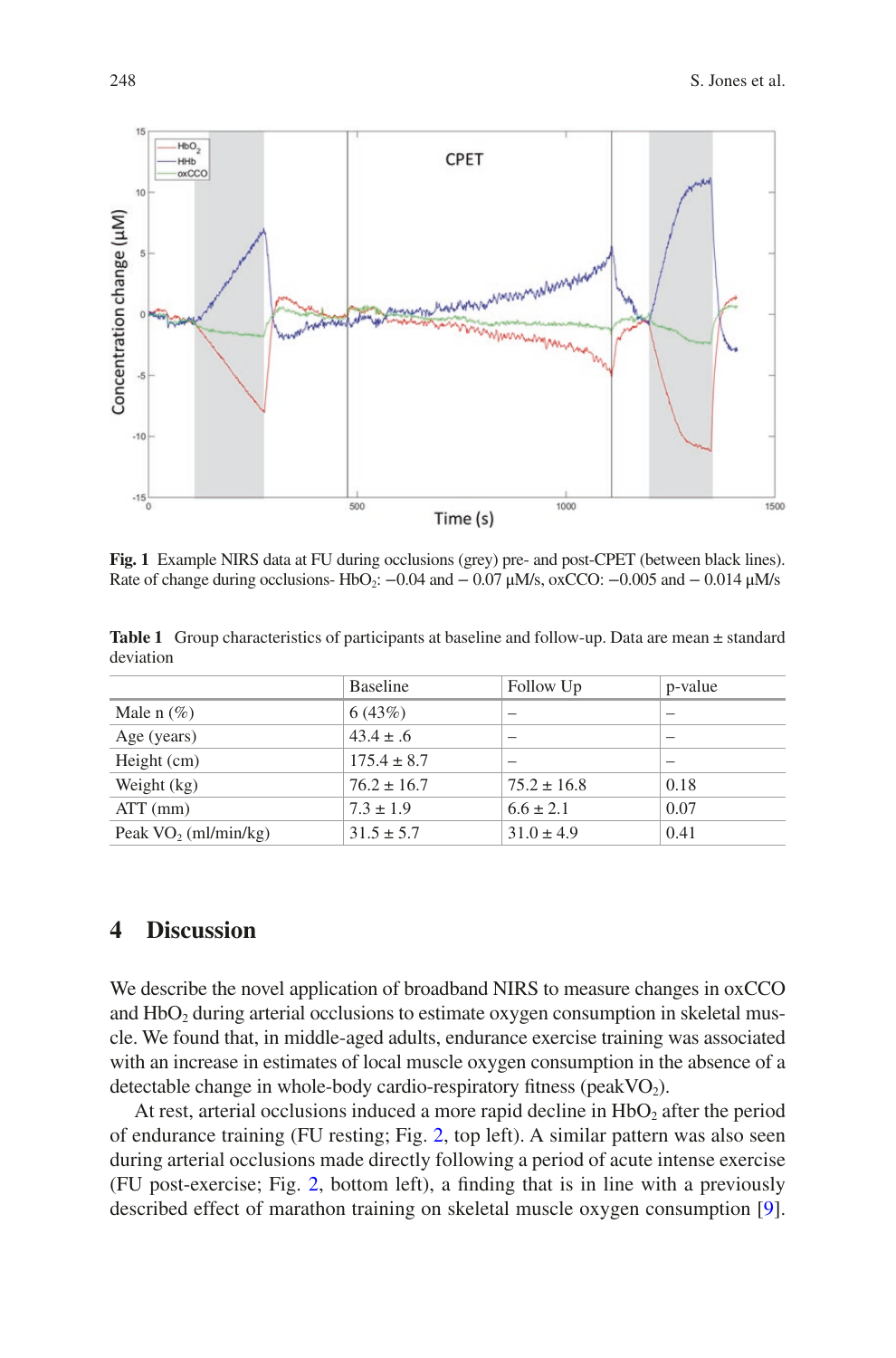<span id="page-4-0"></span>

Fig. 2 Boxplots show median (IQR) rate of change of HbO<sub>2</sub> (left side) and oxCCO (right side) during occlusions before (BL, dark grey) and after (FU, light grey) marathon training. Top panels show resting (before CPET) and bottom panels show post-exercise (after CPET).  $* p < 0.05$ ,  $** p < 0.01$ 

We interpret this as an improvement in extraction and/or consumption of oxygen by skeletal muscle. The general view is that oxygen delivery is the limiting factor for oxygen consumption in muscle, but evidence exists that mitochondrial capacity scales with  $O_2$  delivery [\[10](#page-6-3)], so the situation is likely more complex.

oxCCO declined more rapidly during occlusions after a period of endurance training both at rest and post-exercise test (FU resting & post-exercise; Fig. [2,](#page-4-0) right panels). We interpret this as a greater oxidative capacity in the muscle due to training since more rapid reduction in oxCCO indicates a quicker depletion of oxygen, because an absence of oxygen prevents electron transfer leading to a reduced CuA [\[11](#page-6-4)]. Further, in brain tissue it has been observed that cytochrome c oxidase (CCO) reduction occurs only under extreme hypoxia and hence, our findings may be an indicator of oxygen depletion in the muscle.

Surprisingly, we observed an increase in oxCCO in several individuals during arterial occlusions at rest (BL:  $n = 6$ , FU:  $n = 3$ ) and post-exercise (BL:  $n = 7$ , FU:  $n = 2$ ). Note that this was observed in fewer individuals at FU, so could be associated with the effects of marathon training. It is possible that these increases are artefacts, or too small to be physiologically relevant. However, these increases are substantial (on the order of 0.1 to 1 μM), and were observed when both a fixed pathlength and an estimated pathlength were used to resolve them. Furthermore, the NIRS intensity data were scrutinized for high SNR, residual analysis was used to check for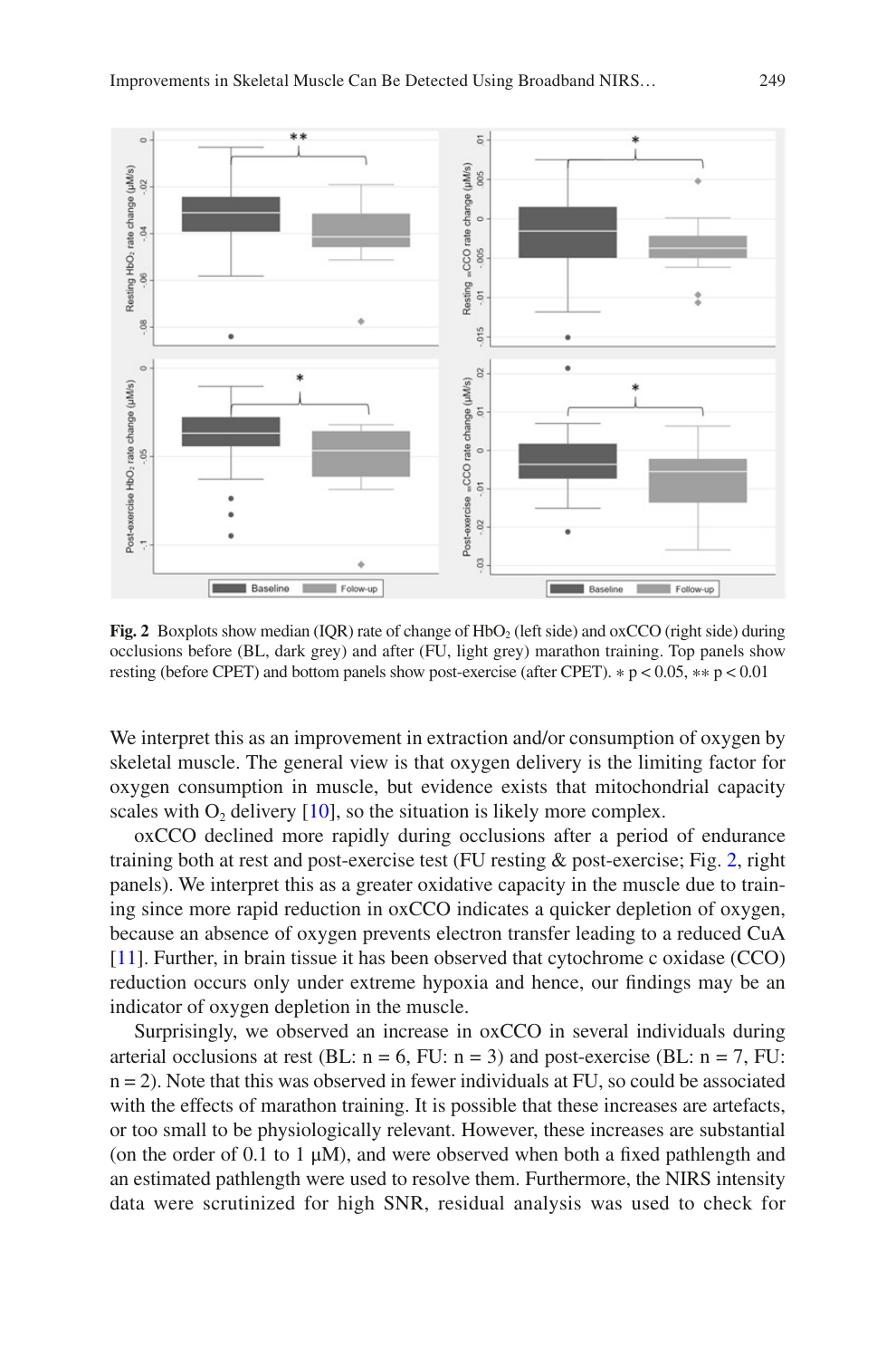cross-talk, and there was no relationship between the ATT and the direction of oxCCO change. A possible explanation for this increase in oxCCO is an increase in nitric oxide (NO) due to ischaemia. NO competes with oxygen to bind to CCO, hence an increase in cellular NO will cause an apparent increase in oxidized CCO [\[12](#page-6-5)]. More studies are needed to confirm and understand this result.

There are several limitations to this study. First, while we inflated the cuff to more than 250 mmHg we cannot exclude the possibility of incomplete arterial occlusion in some individuals and, as we considered the change in  $HbO<sub>2</sub>$  only, we cannot be sure that volumetric shifts did not occur during the occlusion. Second, participants were not asked to complete a training diary in this study. Therefore, we do not have information about type or intensity of training. Finally, the sample size  $(n = 14)$  is small.

To conclude, in healthy middle-aged men and women preparing for a first marathon, training for a period of at least 16 weeks was associated with an increase in the ability of skeletal muscle to utilize oxygen, and an increase in the rate of mitochondrial oxygen depletion. Together these findings suggest an improvement in metabolic capacity with low-intensity endurance training. Metabolic adaptions can be identified non-invasively using broadband NIRS combined with arterial occlusions. However, further work in more subjects is warranted to investigate the changes in oxCCO observed.

**Acknowledgments** The authors would like to thank the volunteers who participated in this study. GB acknowledges support from The Wellcome Trust, grant 104580/Z/14/Z. SJ is supported by a grant from the British Heart Foundation (CS/13/1/30327). ADH receives support from the British Heart Foundation (PG/15/75/31748, CS/15/6/31468, CS/13/1/30327), the National Institute for Health Research University College London Hospitals Biomedical Research Centre, and the UK Medical Research Council (MC\_UU\_12019/1).

## **References**

- <span id="page-5-0"></span>1. van Beekvelt MCP, van Engelen BGM, Wevers RA, Colier WNJM (2002) In vivo quantitative near-infrared spectroscopy in skeletal muscle during incremental isometric handgrip exercise. Clin Physiol Funct Imaging 22(3):210–217
- <span id="page-5-1"></span>2. Bale G, Elwell CE, Tachtsidis I (2016) From Jöbsis to the present day: a review of clinical near-infrared spectroscopy measurements of cerebral cytochrome-c-oxidase. J Biomed Opt 21(9):091307
- <span id="page-5-2"></span>3. Holloszy JO, Coyle EF (1984) Adaptations of skeletal muscle to endurance exercise and their metabolic consequences. J Appl Physiol 56:831–838
- <span id="page-5-3"></span>4. Morgan TE, Cobb LA, Short FA, Ross R, Gunn DR (1971) Effects of long-term exercise on human muscle mitochondria. In: Pernow B, Saltin B (eds) Muscle metabolism during exercise: proceedings of a Karolinska Institutet symposium held in Stockholm, Sweden, September 6–9, 1970 honorary guest: E Hohwü Christensen. Springer US, Boston, pp 87–95
- <span id="page-5-4"></span>5. Siddiqui MF, Lloyd-Fox S, Kaynezhad P, Tachtsidis I, Johnson MH, Elwell CE (Dec. 2017) Non-invasive measurement of a metabolic marker of infant brain function. Sci Rep 7(1):1330
- <span id="page-5-5"></span>6. Duncan A et al (1995) Optical pathlength measurements on adult head, calf and forearm and the head of the newborn infant using phase resolved optical spectroscopy. Phys Med Biol 40(2):295–304